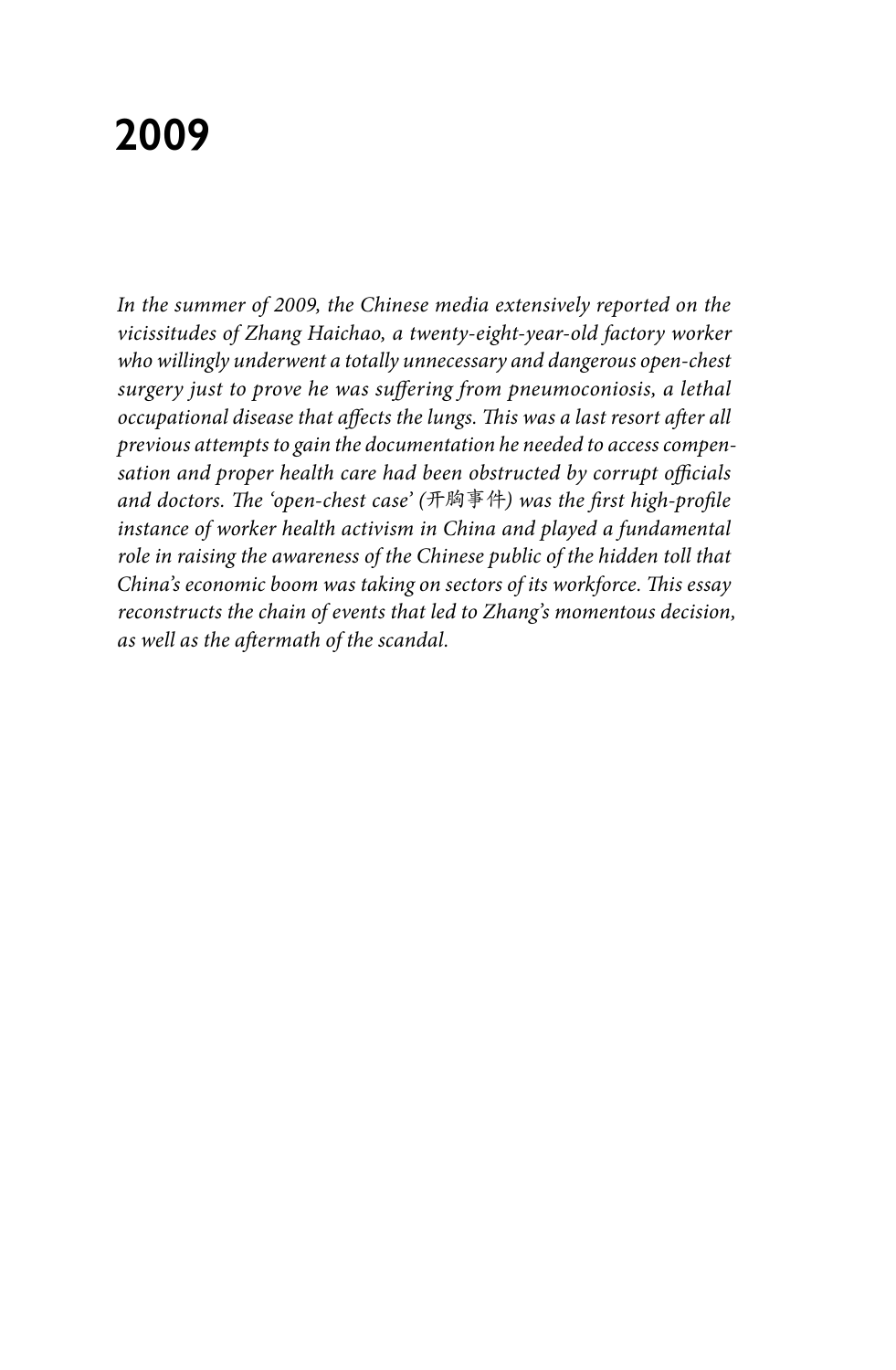## **Zhang Haichao's 'Open-Chest Case'**

Ralph LITZINGER and Yanping NI

n 22 June 2009, a former factory worker named Zhang Haichao<br>
on that blistering, humid day, as he walked into the operating<br>
room to undergo a surgery that would pry open bis chest he was not entered the First Affiliated Hospital of Zhengzhou University.1 On that blistering, humid day, as he walked into the operating room to undergo a surgery that would pry open his chest, he was not aware of the impact this medical procedure would have on Chinese public opinion. As he explained later, entering the operating room, he had a quite simple and straightforward goal: to show how dust accumulates in workers' and miners' lungs as a result of working in China's poorly regulated dust-intensive industries.

In fact, Zhang's surgery was not even necessary, for the diagnosis of pneumoconiosis (尘肺病)—a disease commonly known as 'black lung'—typically demands only a chest x-ray. But Zhang wanted to display something more than the results of a radiology test. He wanted his chest ripped open and the tissue removed and biopsied. He wanted to share the results with the media and open a debate about how workers with black lung should be recognised for their labour and their life and death struggles. When the doctor began the procedure, she made a ten-centimetre incision in his chest and then used a rib spreader to separate the ribs by four to five centimetres, taking a piece of tissue to be biopsied.2 The doctor had warned Zhang about the possibility of severe infection and other medical complications, making it clear he may not survive the operation. In his desperate situation, Zhang felt he had no choice: his other options had been exhausted, and his body depleted. As he would later recall: 'Rather than wait to die, it is better to take a gamble.'3 After repeated futile attempts to receive the correct diagnosis of black lung from his corporate bosses and government officials—which would have allowed him to receive compensation for his condition—he devised his own method: the close examination of tissue plucked from his lung. No government official, no mining boss, would be able to deny the results of a tissue biopsy, he reasoned. On the operating table, as the anaesthesia began to take effect, he said to the doctor: 'Please examine the dust on my lung carefully.'4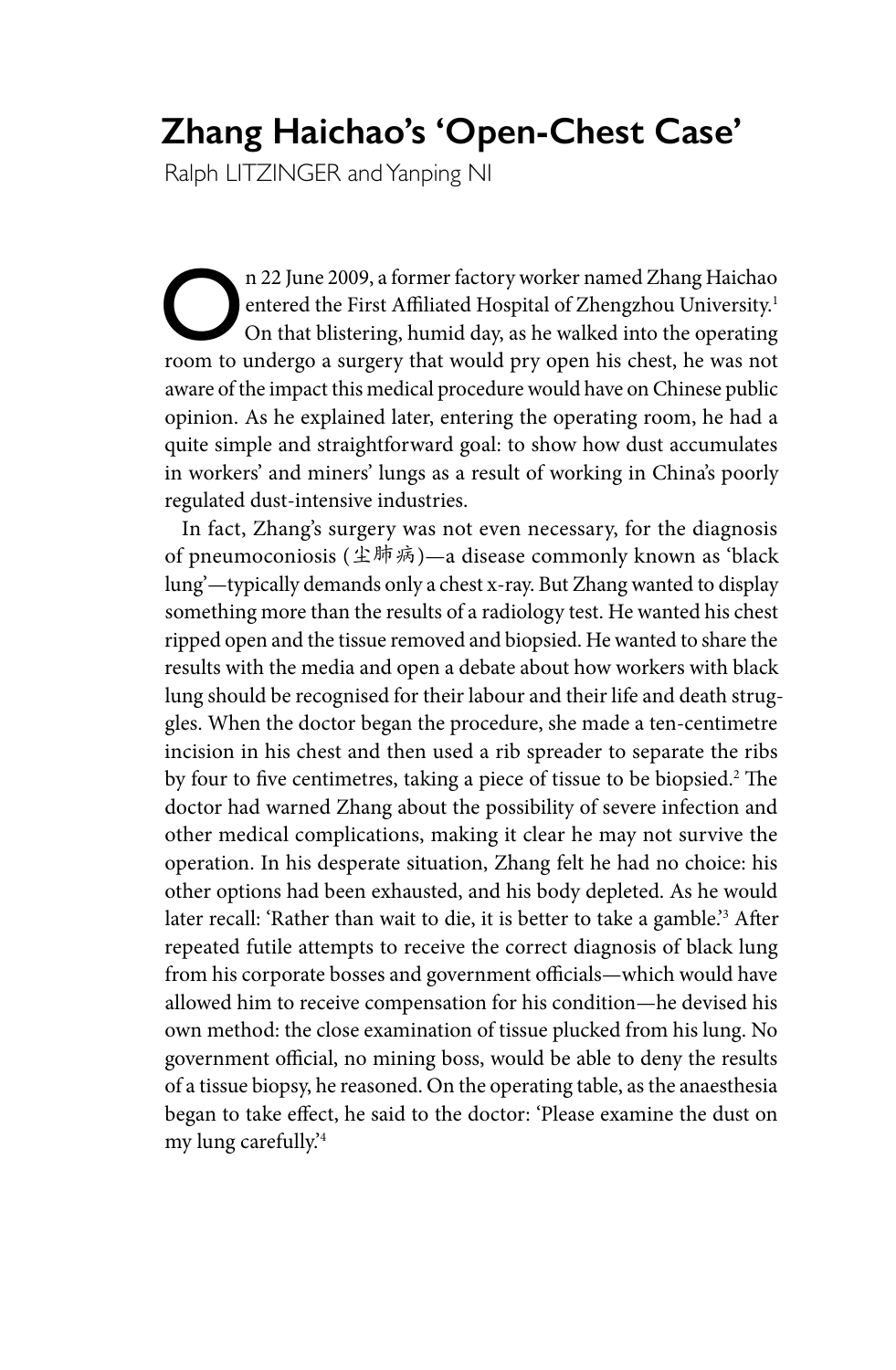Zhang later said he was 'lucky' that day. Six hours later, he woke from this high-risk surgery. The first words he recalls hearing from the doctor were: 'Congratulations. It is black lung!' Zhang did not despair over this diagnosis, since proving he had the disease was his goal. With the correct diagnosis in hand, he would finally be entitled to treatment targeted specifically at black lung and able to demand compensation. However, this proved to be only a temporary victory and just the beginning of his ordeal.

### Sick Worker, Radicalised

Zhang had started work for Zhendong Abrasive Materials Co. Ltd in 2004 in his hometown, the city of Xinmi, Henan Province. Zhendong manufactures refractory materials, which produce immense amounts of dust. As a frontline worker, Zhang was covered in dust nearly every single day, his only protection being a thin disposable mask. In 2007, he began to develop chest tightness and a wicked cough and, as his symptoms worsened, he departed Zhendong at the end of that year.<sup>5</sup>

At the time of his resignation, Zhang did not know his illness was associated with his work. In 2008 and early 2009, he visited various clinics, including three well-known hospitals in Beijing, where, to his surprise, all the doctors believed he was suffering from black lung, rather than some other disease.6 Yet, state regulations did not allow him to receive treatment in any of these hospitals. Because black lung is categorised as an occupational disease, responsibility for treatment rested with his employer. The doctors in Beijing told him to return to Xinmi and seek treatment and compensation from Zhendong.

Zhang Haichao was no stranger to black lung. He had already witnessed how the disease rapidly took the life of one of his closest friends. However, at the young age of twenty-eight, he never expected that he, too, would experience this nightmare. Similarly, he never imagined that the physical pain caused by the disease would be only the first of many struggles that would take him into the bureaucratic labyrinth of the Chinese compensation and treatment system.

Returning to his home city, Zhang was first examined by the Zhengzhou Occupational Disease Prevention and Control Institute (郑州市职业病 防治所, ODPCI), a local institution authorised to diagnose occupational diseases in Henan Province.7 As with so many factory workers and miners,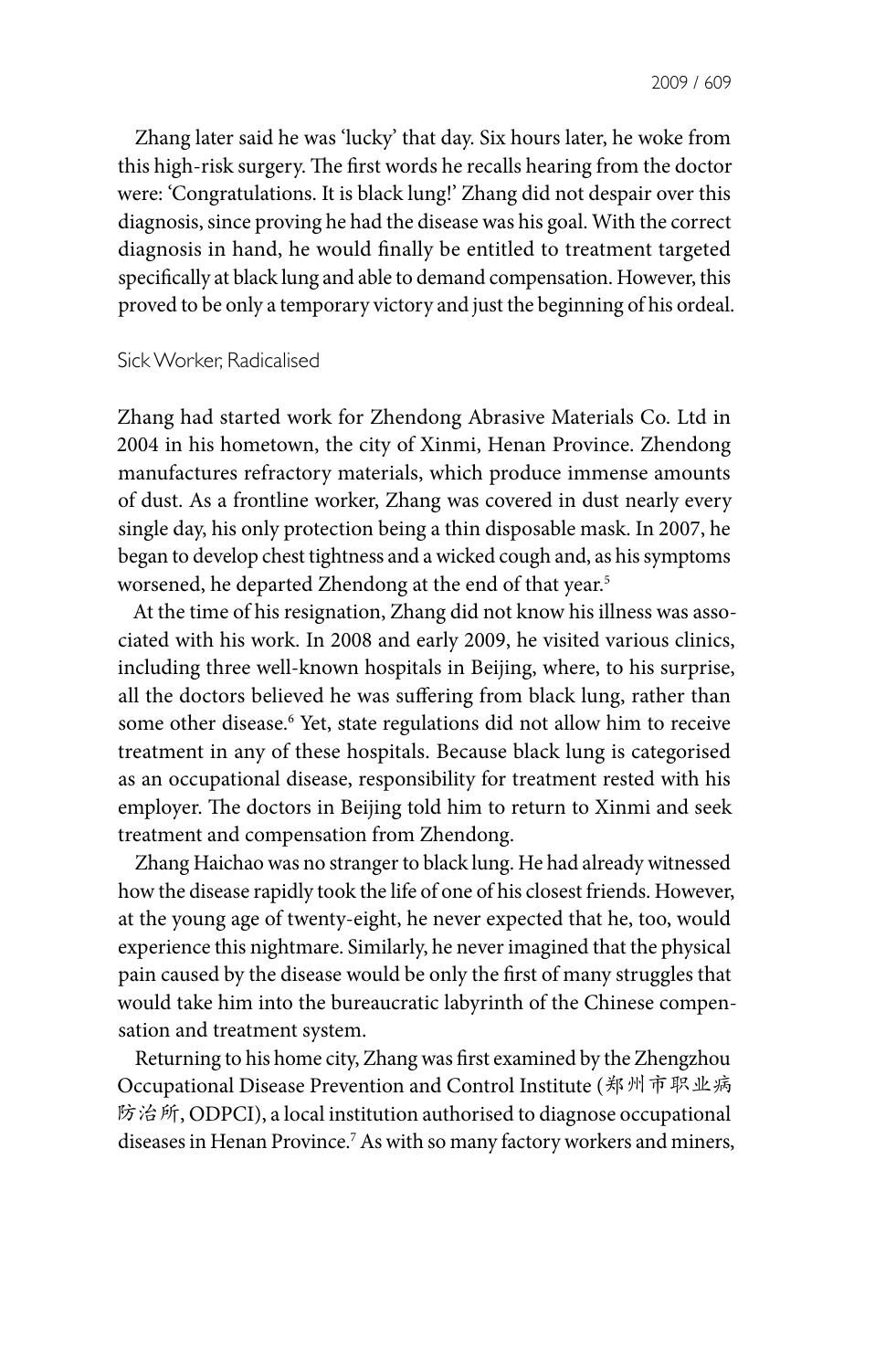he faced what seemed to be an intractable dilemma: just to receive a screening test, he had to prove his previous employment. Zhendong refused to acknowledge any form of past employment and repeatedly rejected his requests to meet with management. Realising there was no room for negotiation with the company, Zhang sought help elsewhere. He learned that once a month the municipal Party secretary of Xinmi met in person with petitioners. Zhang waited seven hours in front of the government building, until he was asked to report his complaint to the secretary. On hearing Zhang's difficulties, the official—kindly, yet craftily—promised Zhang he could be tested at the ODPCI regardless of his lack of proper workplace documentation. Accompanied by several officials, Zhang received his lung test in Zhengzhou on 12 May 2009.

Two weeks later, the test results came as a shock to Zhang. The report was explicit: 'No pneumoconiosis phase 0+; complicated with tuberculosis.' Zhang was filled with anger: 'I was so disappointed! So many prestigious hospitals in Zhengzhou and Beijing confirmed it was black lung, and now they tell me it is tuberculosis!'8 The different diagnosis had momentous implications for him. In medical terms, pneumoconiosis is undeniably caused by inhalation of large amounts of dust during long-term work in dust-intensive environments. Had he been diagnosed with that disease, his past employer would surely have been held accountable.9 The tuberculosis diagnosis, in contrast, placed the burden of treatment entirely on the patient, who was responsible for all associated expenses.

Zhang asked about his options. Could he contest the result? In a pattern common to so many black lung patients seeking treatment and compensation, he was directed to the next bureaucratic unit, the Zhengzhou Health Bureau. There he was told that he could be retested—for the prohibitive price of 7,000 yuan. Undeterred, Zhang returned with the money only to find that the ODPCI, which issued the tuberculosis misdiagnosis, and the Zhengzhou Health Bureau that was about to test him occupied the same building. Assuming these two bureaus were in cahoots, he immediately lost confidence that the retest would give him the diagnosis he sought, especially after an official, not mincing words, told him: 'Our bureaus have different placards but the same set of personnel. How could we possibly overturn our own conclusion?'10

Zhang understood precisely what the official was saying. However, while he abandoned any hope for a retest here, he felt emboldened and began to ponder his options. After careful consideration, in June 2009, with the money he had pulled together for the retest, he went to the First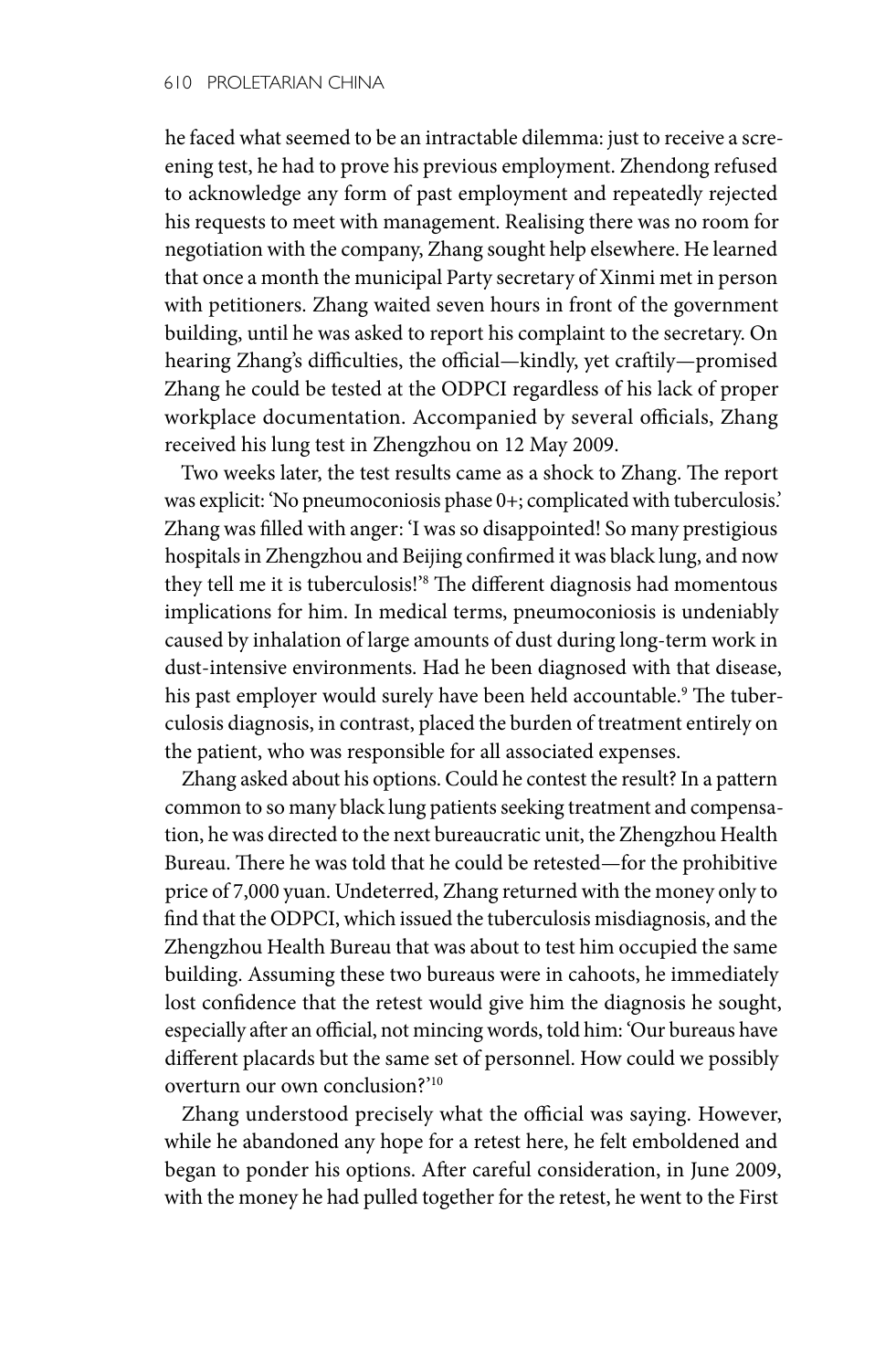Affiliated Hospital of Zhengzhou University. He has since spoken repeatedly about how he stepped into that hospital in despair and a doctor named Cheng Zhe gave him hope. Based on Zhang's chest x-ray, Cheng was sure he had black lung. As she examined the ODPCI's diagnosis of tuberculosis, she fell silent, and then gave Zhang two options: 'You may [have a] lung puncture or an open-chest surgery. Opening the chest will definitely show the dust, but the risk is high. I do not suggest this course of action.'11 Without a moment's hesitation, Zhang decided on the more radical 'open-chest' surgery. Recalling his decision, he would later say: 'When I insisted on opening my chest to do the lung biopsy, I was not thinking about how much compensation I would get. I did not think I was great. But I needed an explanation!'12

After the surgery, although the hospital did not have the authority to diagnose occupational diseases, Zhang's doctor supportively, and somewhat defiantly, wrote 'black lung' on his medical report.13 Soon he would get help from two journalists, who turned Zhang's story into a sensational event and pressured the government to respond. By July 2009, government officials at higher levels began to comment on Zhang's case and urged local bureaus to address the situation. On 26 July, Zhang finally received the correct medical diagnosis from the ODPCI, confirming he had phase-III black lung. By the end of the month, the Zhendong company issued a compensation package of an undisclosed value.<sup>14</sup>

Nevertheless, Zhang's victory cost him time, energy and resources. His struggle for compensation should not have been so circuitous, so full of government obfuscations, lies and deceptions. Furthermore, as Zhang has noted on many occasions, he saw himself as 'luckier' than many other black lung patients. The obstacles he encountered were, and still are, too common a part of the fight against the exploitative logic of disposability. As the history of black lung activism in China teaches us, too few patients win compensation or some small semblance of social justice. Too many have died. Far too many are waiting to die.

### Towards Activism

In the years immediately after his chest was surgically ripped open, Zhang sought more specialised treatments in several places around China. In 2009, he twice received a lung lavage (washing) in the Beidaihe Sanatorium for Chinese Coal Miners, where he was also hired as an 'occupational health and safety liaison'. In 2013, to tackle a complication from pneu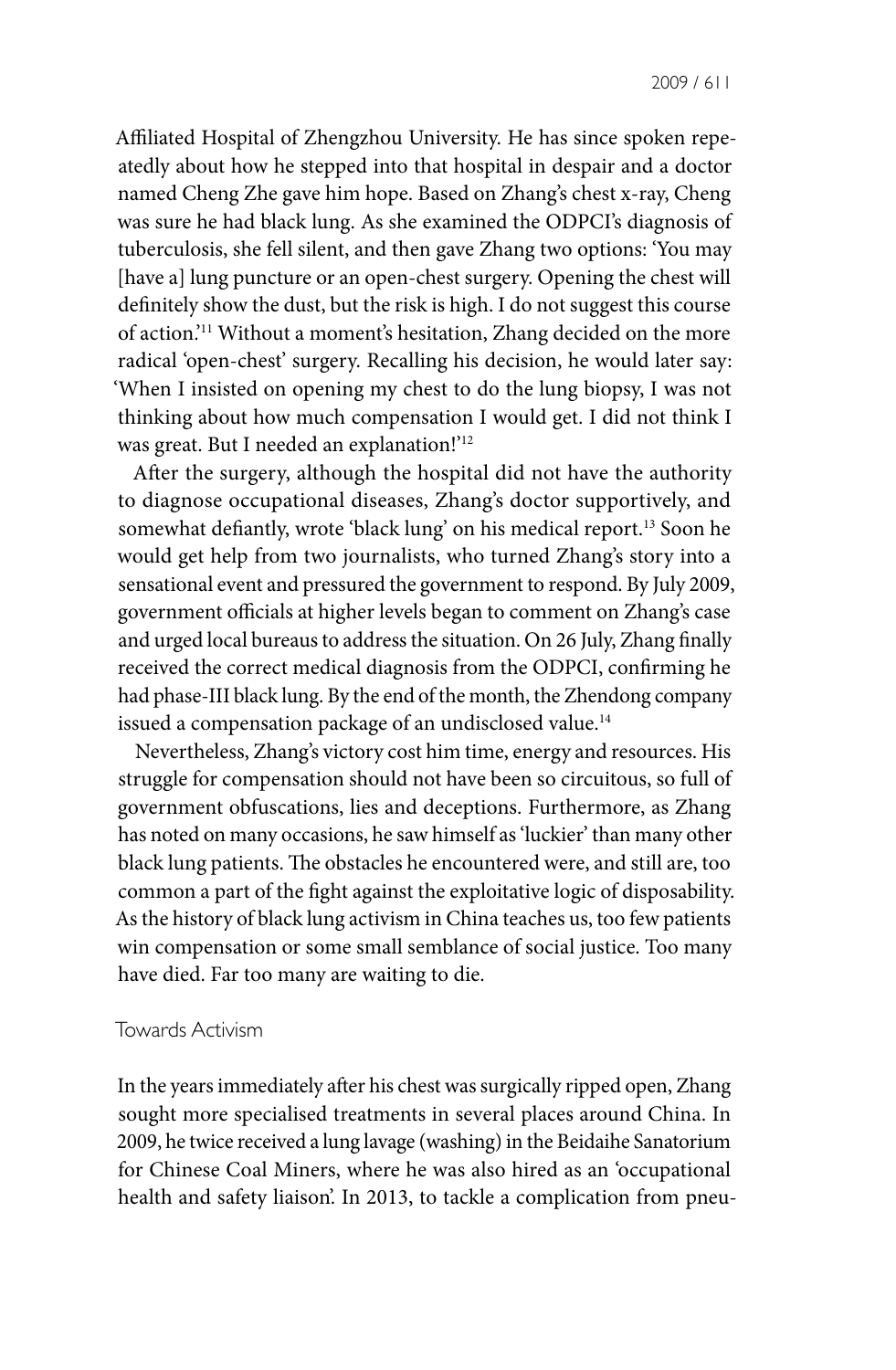mothorax (collapsed lung) that nearly took his life, he received a double lung transplant at the Wuxi People's Hospital with the help of Chen Jingyu, a well-known pulmonologist. The lung transplant was a success, although it requires a lifetime of anti-rejection medicines—a daily regime of more than ten tablets costing more than 200 yuan per day.15

Compared with many workers—and no doubt due to the media coverage of his open-chest surgery—Zhang received significant compensation, but he initially did not reveal the exact amount. Before his double transplant, Zhang wanted to set the record straight and penned a letter to be released in the event he died during the new surgery. The letter disclosed that he had received an astonishing 1.2 million yuan in compensation. It also stated that he was forced by government officials and Zhendong management to conceal this amount and he was made to promise never to sue the Xinmi Epidemic Prevention Clinic for concealing the results of his earlier physical examination, nor the Zhengzhou ODPCI for its earlier misdiagnosis.<sup>16</sup> Zhang later released this letter to the press, because he hoped the level of his compensation would 'become the national standard for pneumoconiosis compensation, and that every worker with pneumoconiosis will get a second chance at life, and give their families a little more security.<sup>17</sup>

This extraordinary settlement hardly covered Zhang's exorbitant medical expenses, which, in fact, would lead to an endless struggle with debt. To pay off these debts, he sought employment but was turned away repeatedly because of his medical history. In June 2013, months after his lung transplant, Zhang borrowed some more money and subcontracted a bus to drive in his hometown of Xinmi. Every day his bus encircled the town eight times, stopping at twenty-nine stations in urban and rural areas, covering a distance of 248 kilometres. He drove twelve hours a day and nearly thirty days a month. He earned an average of only 5,000 yuan a month—barely enough to make the monthly payments for his lung transplant.

As he retreated to the life of a bus driver, he would still occasionally appear in public. His desperate, self-mutilating act of defiance in 2009 had turned him into the most well-known sick worker in the country, among the public at large and, more crucially, among black lung patients. Zhang bought himself a computer and started connecting with worker patients in other places. After years of devouring China's various labour regulations, he would step into the public realm as an activist, speaking for and defending black lung patients involved in labour disputes. For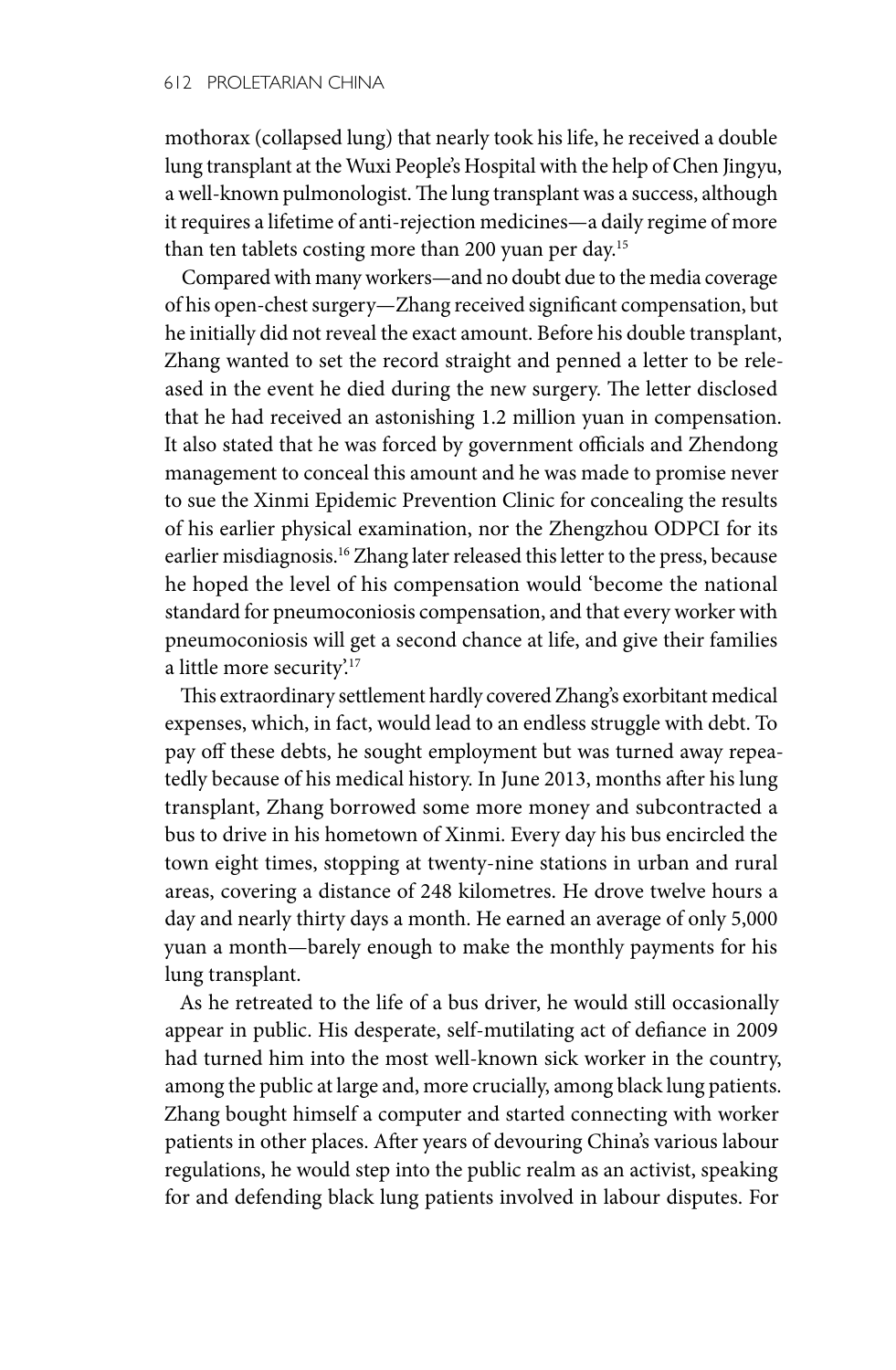example, in 2012, Zhang appeared in a court in Zhejiang Province to support a lawsuit brought by another black lung patient. Towards the end of the proceedings, he angrily addressed everyone present: 'Doesn't the Chinese public have the right to know about their own health?'18

Zhang proceeded to travel around the country to support other patients' petitions and, since 2011, he has volunteered for the charity Love Save Pneumoconiosis (大爱清尘, LSP). Over the years, he received more than 2,000 phone calls from fellow patients and helped hundreds of them win lawsuits. As the representative for the LSP in Henan Province, Zhang visited more than 500 patients and sent out over 200 ventilators.19 He witnessed over 400 deaths, including four workers who also received compensation from the Zhendong company at the time of his openchest surgery.

These experiences left Zhang with mixed feelings. On 22 June 2018, Zhang wrote on his social media account: 'It has been nine years since my "open-chest" case. It tested society, but the results have been disappointing.'20 The surgery and the media attention he received did not resolve the difficulties black lung patients face. 'I disdain "special solutions for special cases", only law enforcement can solve structural issues,' he asserted.<sup>21</sup> Perhaps because he received such significant compensation and had to strike a secret deal with the government and the company, he felt compelled to extend his efforts towards the entire community of black lung patients, which turned him into something of a celebrity activist. His dramatic surgery in 2009 inspired an upsurge in protests and petitions initiated by workers throughout the 2010s. And yet, only a small percentage of these protests were successful, with protesters only on rare occasions granted free medical care, monthly pensions and other benefits.22

For Zhang, 'special solutions for special cases' belong to the world of political trickery. They are in fact state dispersion tactics, instituted periodically and always seemingly randomly by local officials to provide what usually amounts to small payouts and meagre assistance. These dispersed, localised acts of beneficence are contrived to dispel petitioning and forestall 'social unrest' in the absence of national legislation to protect workers' rights and address the root causes of the problems.

In our interviews with black lung petitioners, few wanted to celebrate success. The reasons put forth were many. First, many black lung patients are never compensated for their illness. Local government officials complain about limited assistance funds, and thereby provide benefits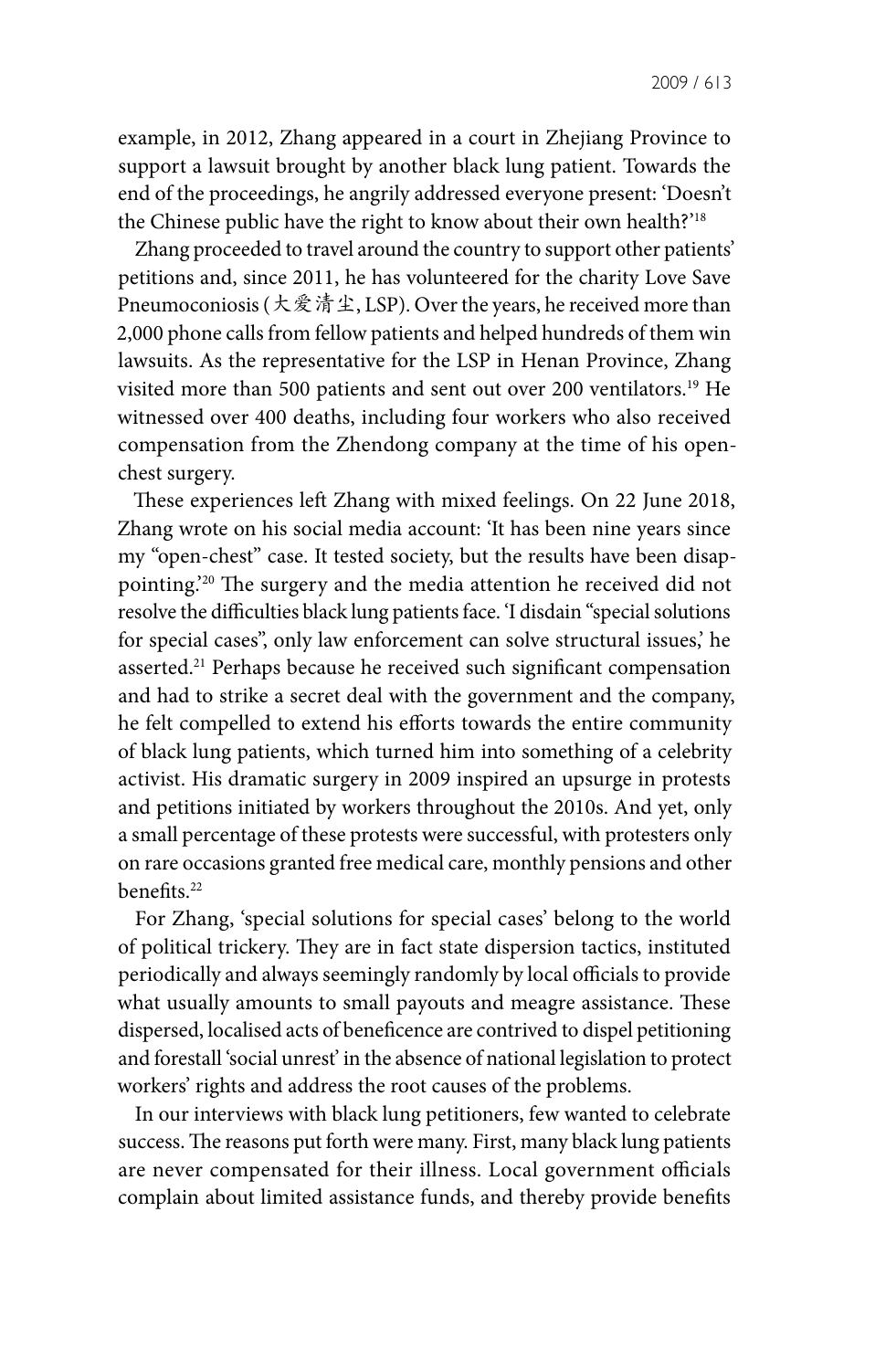only to a small group of patients, usually those healthy enough to be active participants in protests and petitions. Local governments also prioritise patients with whom they have close relationships through political or kin networks; these are secret payouts about which most other black lung patients only hear rumours.

Second, a free medical treatment settlement or assistance package comes with restrictions that tend to result in an endless array of inconveniences. A patient might be required to attend a designated hospital—usually in the capital city of a province, far from home. One can claim reimbursement only for expenses incurred during hospitalisation; those generated through outpatient services are rarely included. One patient told us that, for one particular medicine, he could only take a small amount home after each hospitalisation, which lasted a mere fifteen days. As he lived far from the hospital, these trips were exhausting, expensive and further exacerbated his health problems.

Third, as Zhang recounted to us and stated in many interviews, a successful workers' movement requires tenacious struggle against police suppression and the violence of hired thugs. Most of those suffering from black lung are already weakened by the disease and unable to withstand what are often months and months of protest and petitioning. Just like many other black lung miners and factory workers, Zhang was once taken into police custody, held for days and threatened. Those not caught by the police live with their declining health and eventually pass away, never seeing a day of treatment or a yuan of compensation.

So, this is the double bind of the depleted black lung worker. To take on the state, local government or bosses, to stand long hours protesting and petitioning, to travel hours to provincial capital hospitals for treatment—all requires a level of energy and physical capacity that few possess, especially after years of battling the disease. We thus return to 2009. Following his open-chest surgery, and the spectacular shockwave it triggered in Chinese society, Zhang had this to say: 'I won. I also lost. I won the rights and compensation I deserved, but it depleted my life.'23

Others' acts of self-mutilation would follow, but without the same outcome, media coverage or political effect. As Zhang himself told us, there is no winning or losing in these battles. Some, like Zhang, continue to survive, finding energy to work, paying off debts, trying to find ways to keep breathing, to keep their lungs from turning to stone. Too many others, with the deadly dust in their lungs, can only live out their remaining